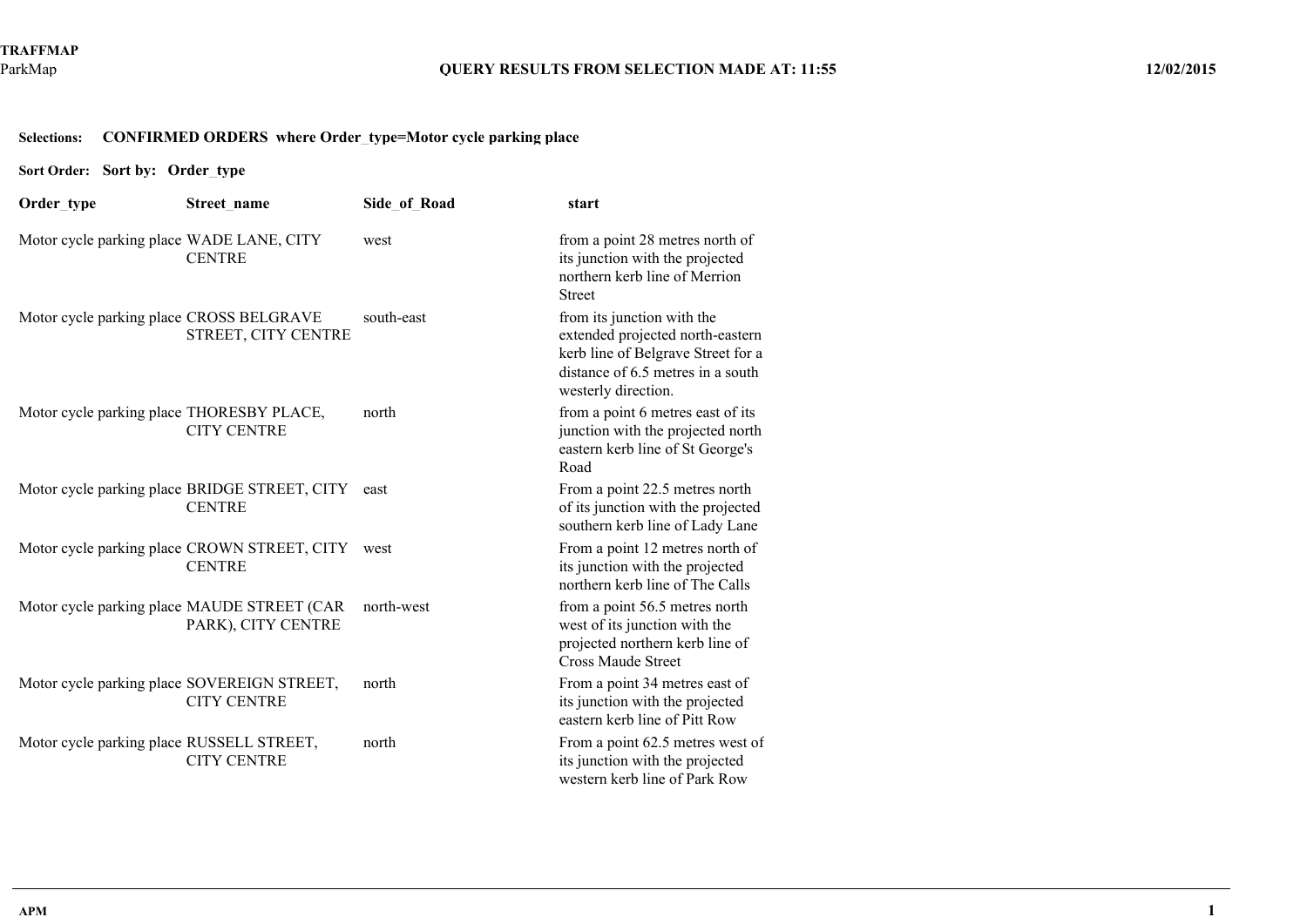## **Selections:CONFIRMED ORDERS where Order\_type=Motor cycle parking place**

**Sort Order:Sort by: Order\_type**

| Order type                                 | Street name                                  | <b>Side of Road</b> | start                                                                                                                                                            |
|--------------------------------------------|----------------------------------------------|---------------------|------------------------------------------------------------------------------------------------------------------------------------------------------------------|
| Motor cycle parking place COOKRIDGE STREET | (NORTHERN<br>SECTION), CITY<br><b>CENTRE</b> | south-east          | From a point 6 metres south<br>west of its junction with the<br>extended projected south<br>western kerb line of Portland<br>Gate (Eastern Section)              |
| Motor cycle parking place COOKRIDGE STREET | (SOUTHERN SECTION),<br><b>CITY CENTRE</b>    | west                | From a point 19.5 metres north<br>of its junction with the projected<br>northern kerb line of The<br>Headrow                                                     |
| Motor cycle parking place GREAT GEORGE     | STREET, CITY CENTRE                          | northern            | from a point 13 metres east of its<br>junction with the projected<br>eastern kerb line of Cookridge<br><b>Street</b>                                             |
| Motor cycle parking place NEW YORK STREET, | <b>CITY CENTRE</b>                           | northern            | From a point 17.5 metres west of<br>its junction with the extended<br>projected north-western kerb<br>line of Harper Street                                      |
| Motor cycle parking place BRIGGATE, CITY   | <b>CENTRE</b>                                | east                | From a point 36 metres south of<br>its junction with the projected<br>southern kerb line of Duncan<br><b>Street</b>                                              |
| Motor cycle parking place CROSS BELGRAVE   | STREET, CITY CENTRE                          | east                | from its junction with the<br>extended projected north-eastern<br>kerb line of Belgrave Street for a<br>distance of 6.5 metres in a south<br>westerly direction. |
| Motor cycle parking place THORESBY PLACE,  | <b>CITY CENTRE</b>                           | south               | From its junction with projected<br>south western kerb line of St<br>Georges Road for a distance of 8<br>metres in an easterly direction.                        |
| Motor cycle parking place GEORGE STREET,   | <b>CITY CENTRE</b>                           | south               | From a point 65 metres east of<br>its junction with the projected<br>eastern kerb line of Harewood<br><b>Street</b>                                              |